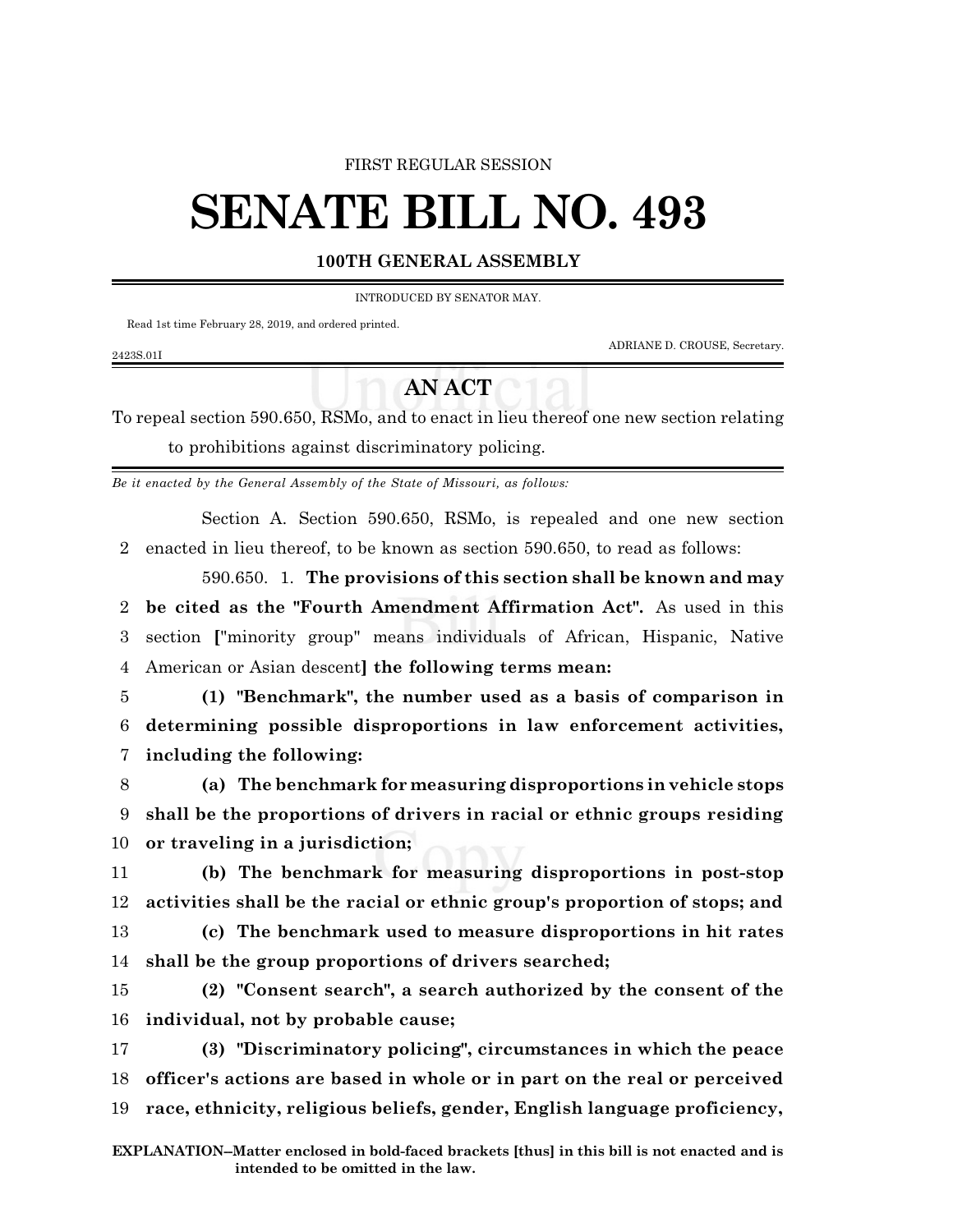**status as a person with a disability, or a person's national origin rather than upon specific and articulable facts which, taken together with rational inferences from those facts, reasonably indicate criminal activity. "Discriminatory policing" does not include investigations of alleged crimes when law enforcement must seek out suspects who match a specifically delineated description;**

 **(4) "Hit rate", the rate of searches in which contraband is found. The hit rate is calculated by dividing the number of searches that yield contraband by the total number of searches. Hit rate may be calculated for individual officers, agencies, or multiple agencies;**

 **(5) "Investigative stop", any stop, by a peace officer, of a motor vehicle involving at least in part an investigation of a criminal violation other than a motor vehicle violation. Investigative stops can involve calls for service, stops conducted in support of an agency investigation, stops conducted because of a peace officer's observations, stops made at a sobriety checkpoint or other road block, or other investigatory stops;**

 **(6) "Minority group", individuals of African, Hispanic, Native American, or Asian descent;**

 **(7) "Ratio of disparity", the ratio of the rate of stops or other peace officer activities for a non-white group as compared to the rate for the white group. The ratio of disparity for the white group shall be the white group rate compared to the rate for non-white groups;**

 **(8) "Significant disparity", a ratio of disparity that is over one hundred twenty-five percent of the overall state disparity for any minority group for that category of officer activity after controlling for factors other than discrimination that are contributing to the disparity; (9) "Significant disproportion", a ratio of disparity that is over one hundred twenty-five percent of the overall state ratio of disparity**

**for any minority group for that category of peace officer activity**.

 2. Each time a peace officer stops a driver of a motor vehicle, that officer shall report **at least** the following information to the law enforcement agency that employs the officer:

(1) The age, gender and race or minority group of the individual stopped;

(2) **Whether the driver resides in the jurisdiction of the stop;**

 **(3)** The reasons for the stop**. Reasons for an investigative stop include, but are not limited to, calls for service, stops conducted in**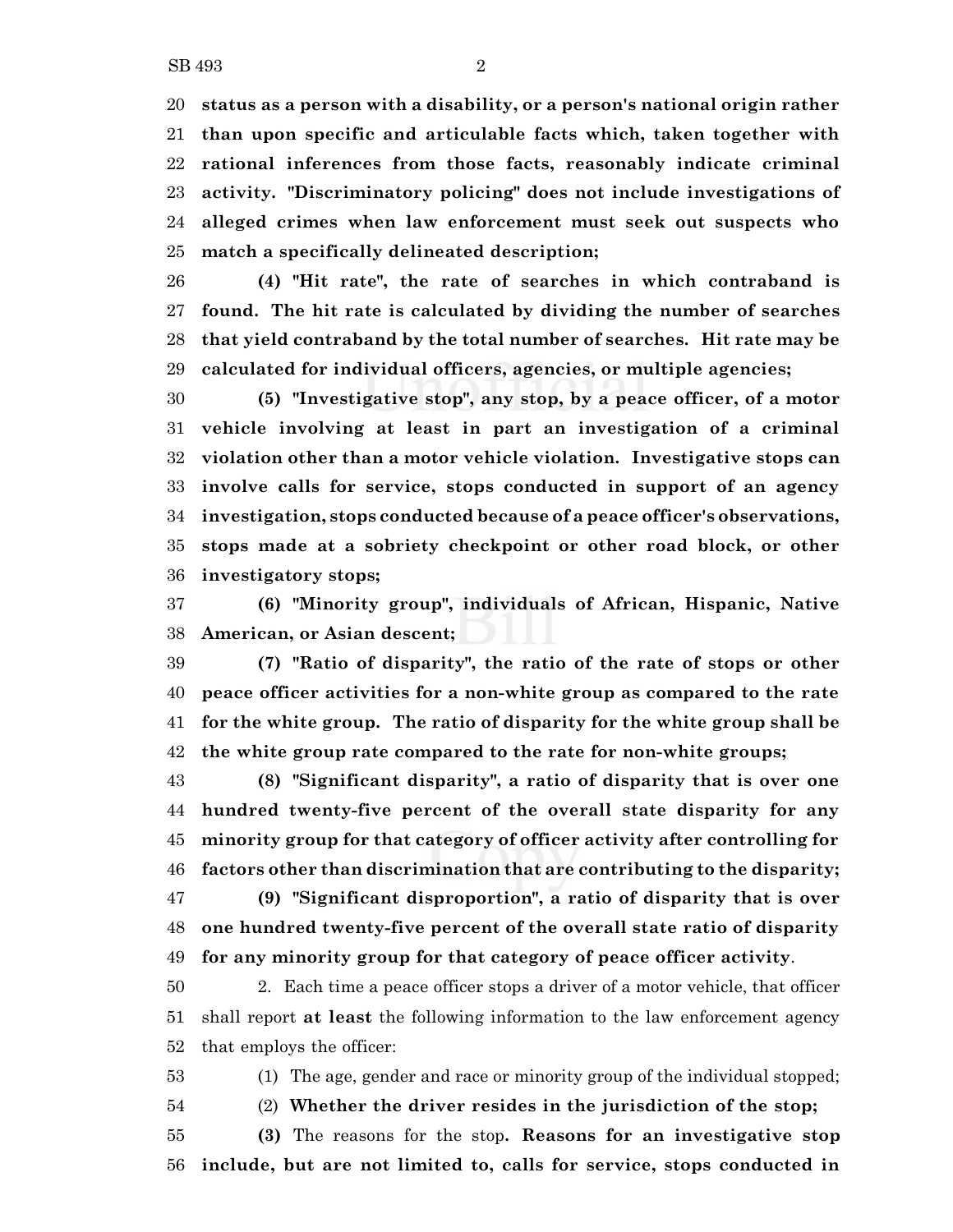**support of an agency investigation, stops conducted because of a peace officer's observations, and stops made at a sobriety checkpoint or other road block**;

**[**(3)**] (4)** Whether a search was conducted as a result of the stop;

 **[**(4)**] (5)** If a search was conducted, whether the individual consented to the search, **how the individual's consent was documented,** the probable cause for the search, whether the person was searched, whether the person's property was searched, and the duration of the search;

 **[**(5)**] (6)** Whether any contraband was discovered in the course of the search and the type of any contraband discovered;

 **[**(6)**] (7)** Whether any warning or citation was issued as a result of the stop;

 **[**(7)**] (8)** If a warning or citation was issued, the violation charged or warning provided;

 **[**(8)**] (9)** Whether an arrest was made as a result of either the stop or the search;

**[**(9)**] (10)** If an arrest was made, the crime charged; and

**[**(10)**] (11)** The location of the stop.

 Such information may be reported using a format determined by the department of public safety which uses existing citation and report forms.

 3. (1) Each law enforcement agency shall compile the data described in subsection 2 of this section for the calendar year into a report to the attorney general.

 (2) Each law enforcement agency shall submit the report to the attorney general no later than March first of the following calendar year.

 (3) The attorney general shall determine the format that all law enforcement agencies shall use to submit the report. **The attorney general may allow the department of public safety to extract the data from other reports filed by law enforcement agencies.**

 4. (1) The attorney general shall analyze the annual reports of law enforcement agencies required by this section and submit a report of the findings to the governor, the general assembly and each law enforcement agency no later than June first of each year.

 (2) **The report shall identify situations in which data submitted by agencies indicate that racial and ethnic groups are disproportionately affected by law enforcement activity so that further**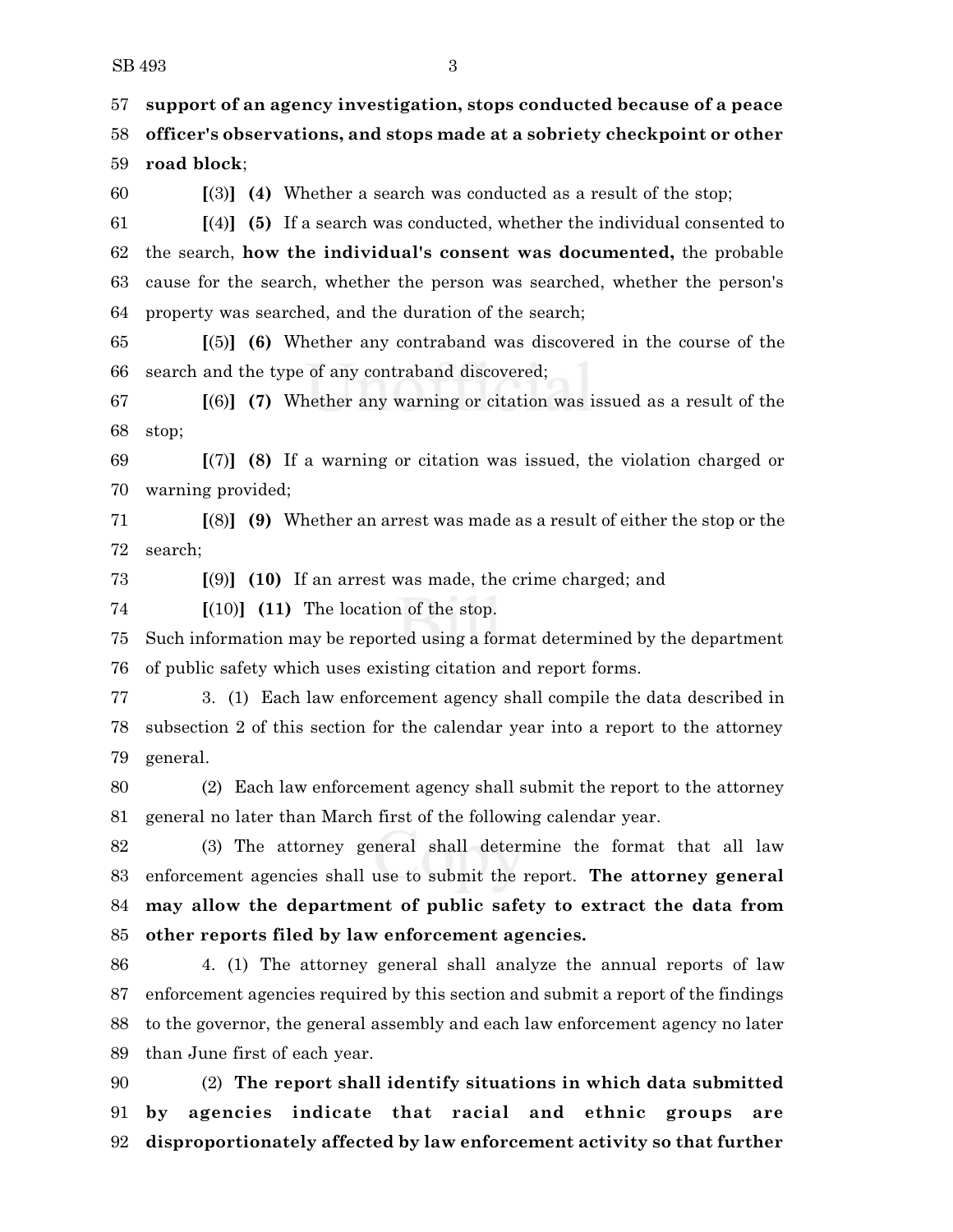**analysis may be conducted to determine whether peace officers are engaging in discriminatory policing;**

 **(3) The report shall provide group ratios of disparity for all categories of stops, post-stop activities, searches, and contraband found, using appropriate benchmarks as defined in subsection 1 of this section;**

 **(4)** The report of the attorney general shall include at least the following information for each agency **and for the state overall**:

 (a) The total number of vehicles stopped by peace officers during the previous calendar year;

 (b) The number and percentage of stopped motor vehicles that were driven by members of each particular minority group;

 (c) **[**A comparison of the percentage of stopped motor vehicles driven by each minority group and the percentage of the state's population that each minority group comprises**] Ratios of disparity for all categories of stops, post-stop activities, searches, and contraband using appropriate benchmarks as defined in subsection 1 of this section**; and

 (d) A compilation of the information reported by law enforcement agencies pursuant to subsection 2 of this section.

 5. **(1)** Each law enforcement agency shall adopt a policy on **[**race-based traffic stops**] discriminatory policing** that:

 **[**(1)**] (a)** Prohibits **[**the practice of routinely stopping members of minority groups for violations of vehicle laws as a pretext for investigating other violations of criminal law**] discriminatory policing**;

 **[**(2)**] (b)** Provides for **[**periodic**] annual** reviews by the law enforcement agency of the annual report of the attorney general required by subsection 4 of this section that:

 **[**(a)**] a.** Determine whether any peace officers of the law enforcement agency have a pattern of stopping members of minority groups for violations of vehicle laws in a number disproportionate to the population of minority groups residing or traveling within the jurisdiction of the law enforcement agency; and **[**(b)**] b.** If the review reveals a pattern, require an investigation to determine whether any peace officers of the law enforcement agency **[**routinely stop members of minority groups for violations of vehicle laws as a pretext for investigating other violations of criminal law; and**] engaged in discriminatory policing;**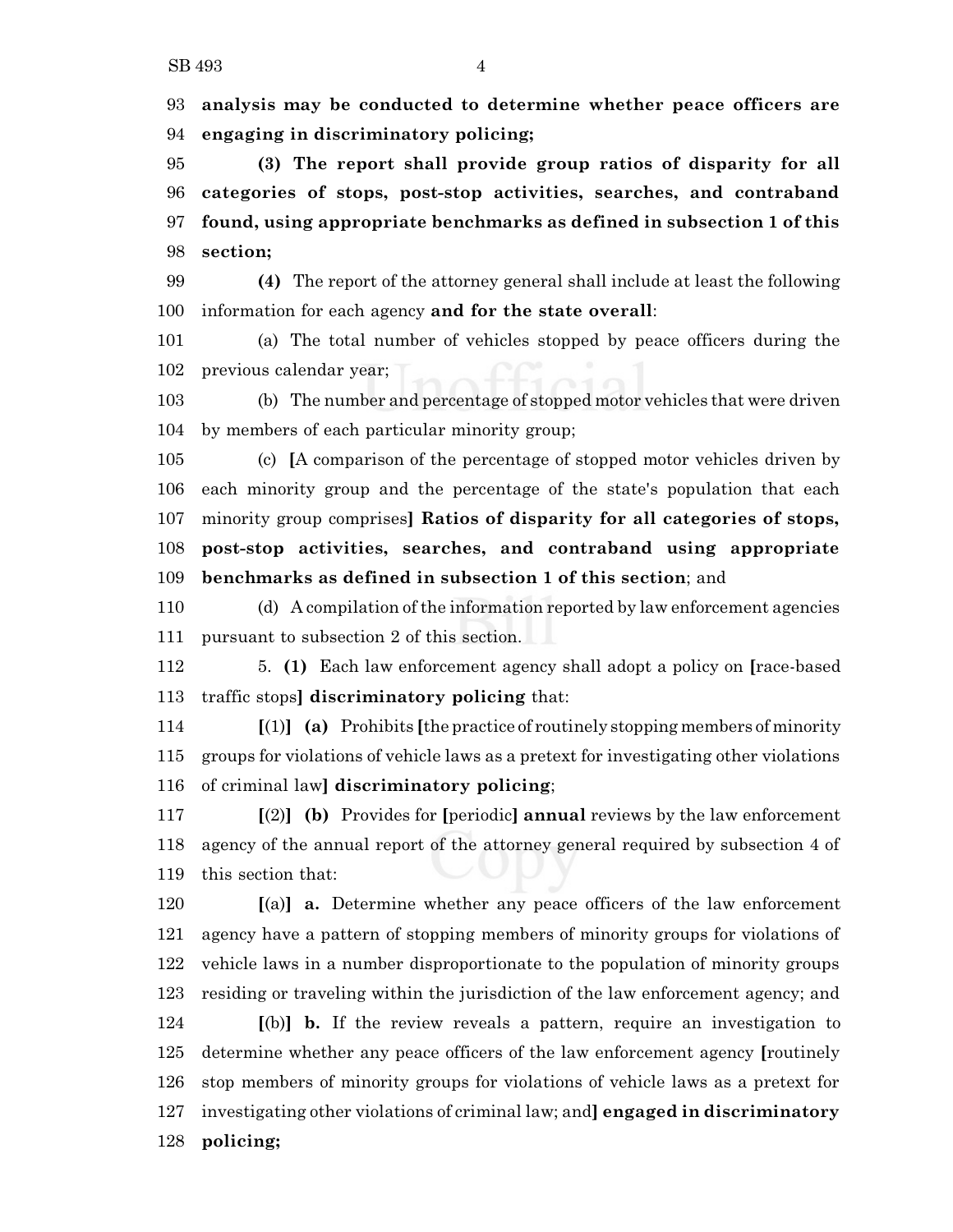**c. Include a review of complaints received by the law enforcement agency and a breakdown of which complaints were verified, found to be unfounded, remain active, and what steps were taken to address verified complaints. The review of complaints shall indicate the number of complaints alleging discriminatory policing that a law enforcement agency received; and**

 **d. The results of the review shall be made public, however, no personnel information prohibited by law shall be disclosed; and**

 **[**(3)**] (c)** Provides for appropriate **discipline, up to and including dismissal,** counseling**,** and training of any peace officer found to have engaged in **[**race-based traffic stops**] discriminatory policing** within ninety days of the review.

 The course or courses of instruction and the guidelines shall stress understanding and respect for racial and cultural differences, **cultural competency,** and development of effective, noncombative methods of carrying out law enforcement duties in a racially and culturally diverse environment.

 **(2) Each policy shall be in writing and accessible by the public. The attorney general shall certify that the discriminatory policing policy of each agency is substantially equivalent to the requirements of this subsection.**

 **(3) Each policy shall put in place procedures to eliminate discriminatory policing.**

 6. **When a motor vehicle has been stopped solely for a traffic violation, a peace officer shall request only the following documentation from only the driver of the motor vehicle:**

 **(1) A driver's license or other verifiable government-issued identification, including foreign-issued identification;**

**(2) Motor vehicle registration; and**

**(3) Proof of insurance.**

 **7. Each law enforcement agency shall establish policies to eliminate discriminatory policing in the administration of consent searches. The procedures shall include the following:**

 **(1) A peace officer shall have specific and articulable facts about the individual that, taken together with rational inferences from those facts, lead the peace officer to reasonably believe a search is needed;**

 **(2) The peace officer shall document, in writing, such specific articulable facts about the circumstances leading to the request for**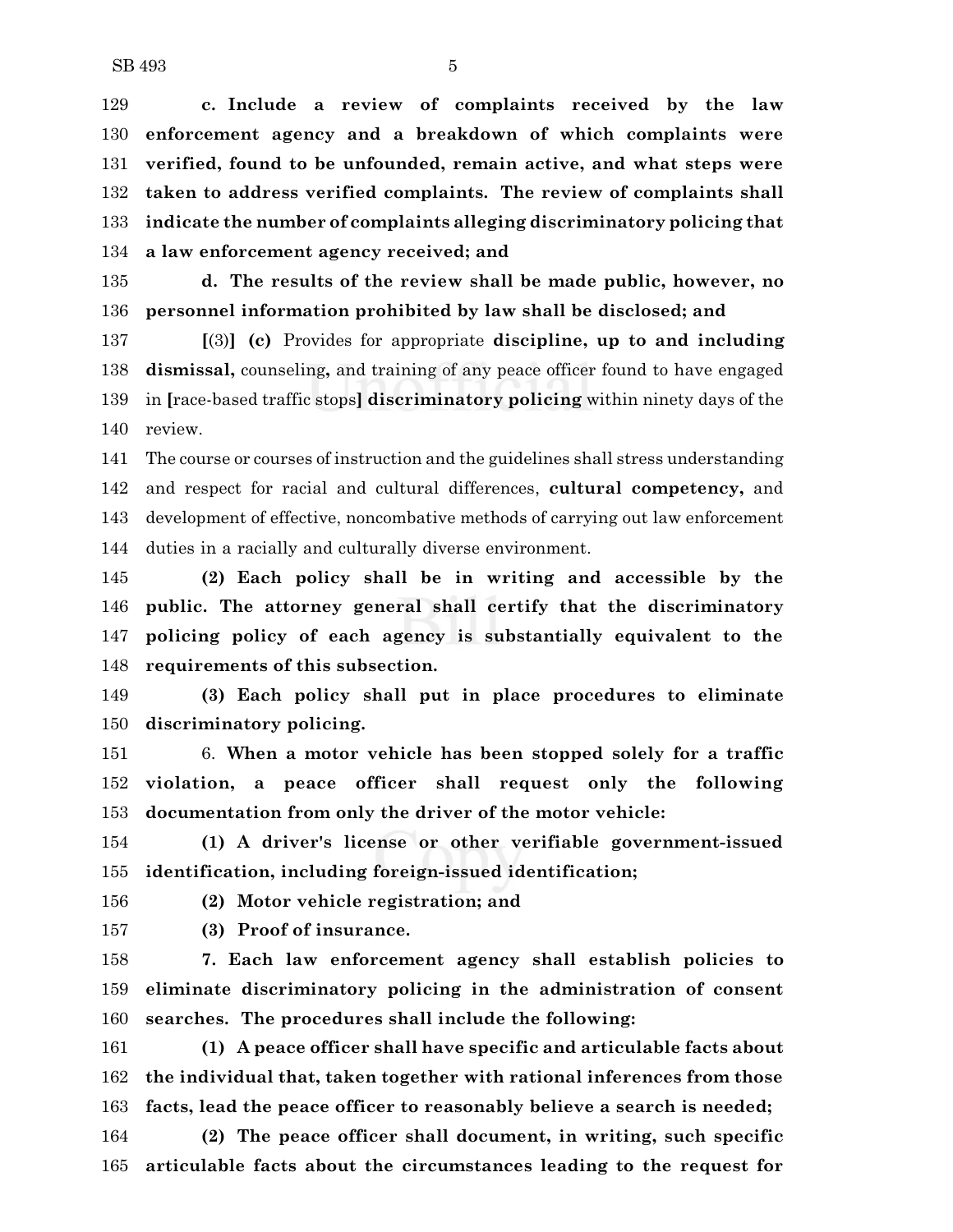**consent in individual searches and if multiple searches take place under the same circumstances at or near the same time;**

 **(3) Prior to requesting consent for a search, a peace officer shall communicate orally or in writing, in a language that the person being questioned clearly understands, that the person's consent must be voluntary, that the voluntary consent authorizes the search even if the peace officer does not have probable cause to search, that the lawfulness of the search cannot be challenged in court if consent is given, and that the person has the right to refuse the request to search; (4) After providing such advisement, a peace officer shall obtain voluntary written or recorded audio or video consent to the search;**

 **(5) The peace officer shall document whether the person from whom the search was requested provided written consent, if that consent was recorded by audio or video, or whether consent was denied, and the law enforcement agency will submit this data for compilation in the attorney general's vehicle stop report;**

 **(6) The peace officer shall not ask for consent when he or she has probable cause to conduct a search;**

 **(7) Any evidence obtained as a result of a search prohibited by this section shall be inadmissible in any judicial proceeding; and**

 **(8) Nothing contained in this subsection shall be construed to preclude a search based upon probable cause.**

 **8. (1)** If a law enforcement agency fails to comply with the provisions of this section, the governor may withhold any state funds appropriated to the noncompliant law enforcement agency.

 **(2) If a law enforcement agency reports for three consecutive years a significant disproportion, the attorney general shall study the efforts of the law enforcement agency to decrease its disproportion during the prior three years. If the attorney general determines that a significant disparity exists, the agency shall be subject to review for a period of three additional years.**

 **(3) If, in its second year of review, a law enforcement agency reports a significant disproportion, and the attorney general's study determines that a significant disparity exists, and the law enforcement agency cannot show good-faith efforts, as determined by the attorney general, to remedy the disparity, the attorney general shall require changes in the agency's policies and practices, including techniques for**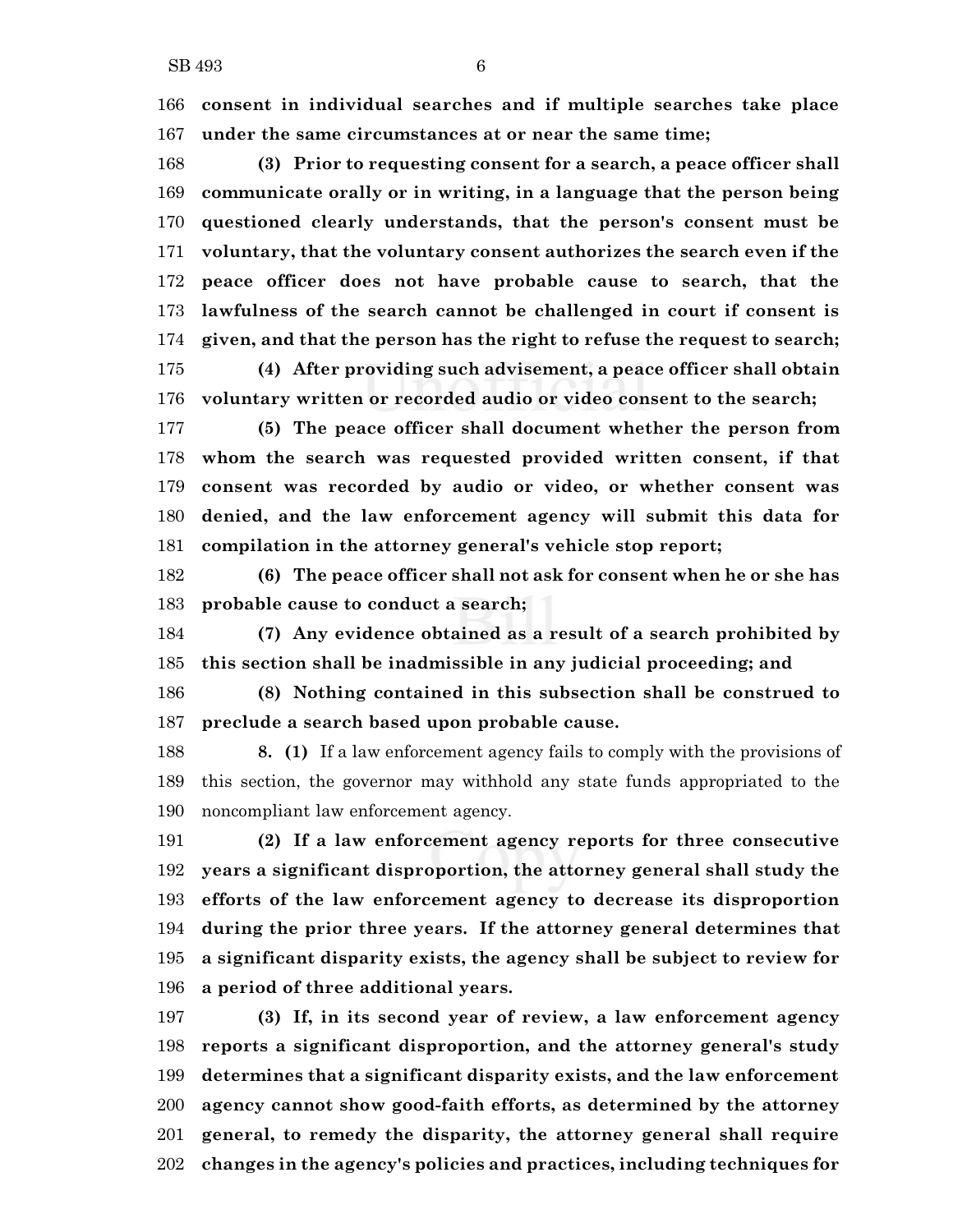**identifying problem officers, requirements that an officer's ratios of disparity along with any mitigating circumstances be a part of the record used to evaluate promotions and reassignments, training of supervisors in the skills necessary to eliminate discriminatory policing, and increasing the quality and quantity of officer training related to discriminatory policing. The attorney general's office shall work with other state agencies to provide financial assistance and expertise to facilitate these changes.**

 **(4) If, in its third year of review, a law enforcement agency reports a significant disproportion and the attorney general's study determines a significant disparity exists, the attorney general shall also study the record of the law enforcement agency during the review period to determine if the disparities are of such magnitude that the law enforcement agency should be further penalized. The attorney general shall take into account whether the agency is making a good- faith effort to achieve nondiscriminatory policing. As a minimum penalty, the agency shall remain under review, with ongoing attorney general oversight, until such time as the agency's annual report shows that a significant disparity no longer exists or until such time as the attorney general's study determines that discriminatory policing is no longer a significant cause of the disparity. As a maximum penalty, or after six years of review, the attorney general shall order that the governing body or jurisdiction that the law enforcement agency serves be required, from that point forward, to forfeit twenty-five percent of its annual general operating revenue received from fines, bond forfeitures, and court costs for traffic violations, including amended charges for any traffic violations. The forfeited amount shall be paid to the general revenue fund of the state of Missouri, to be designated as additional funds for the peace officers standards and training commission. This penalty shall continue until such time as the law enforcement agency's annual report shows that a significant disparity no longer exists or until such time as the attorney general's study determines discriminatory policing is no longer a significant cause of the disparity.**

 **[**7.**] 9.** Each law enforcement agency in this state may utilize federal funds from community-oriented policing services grants or any other federal sources to equip each vehicle used for traffic stops with a video camera and